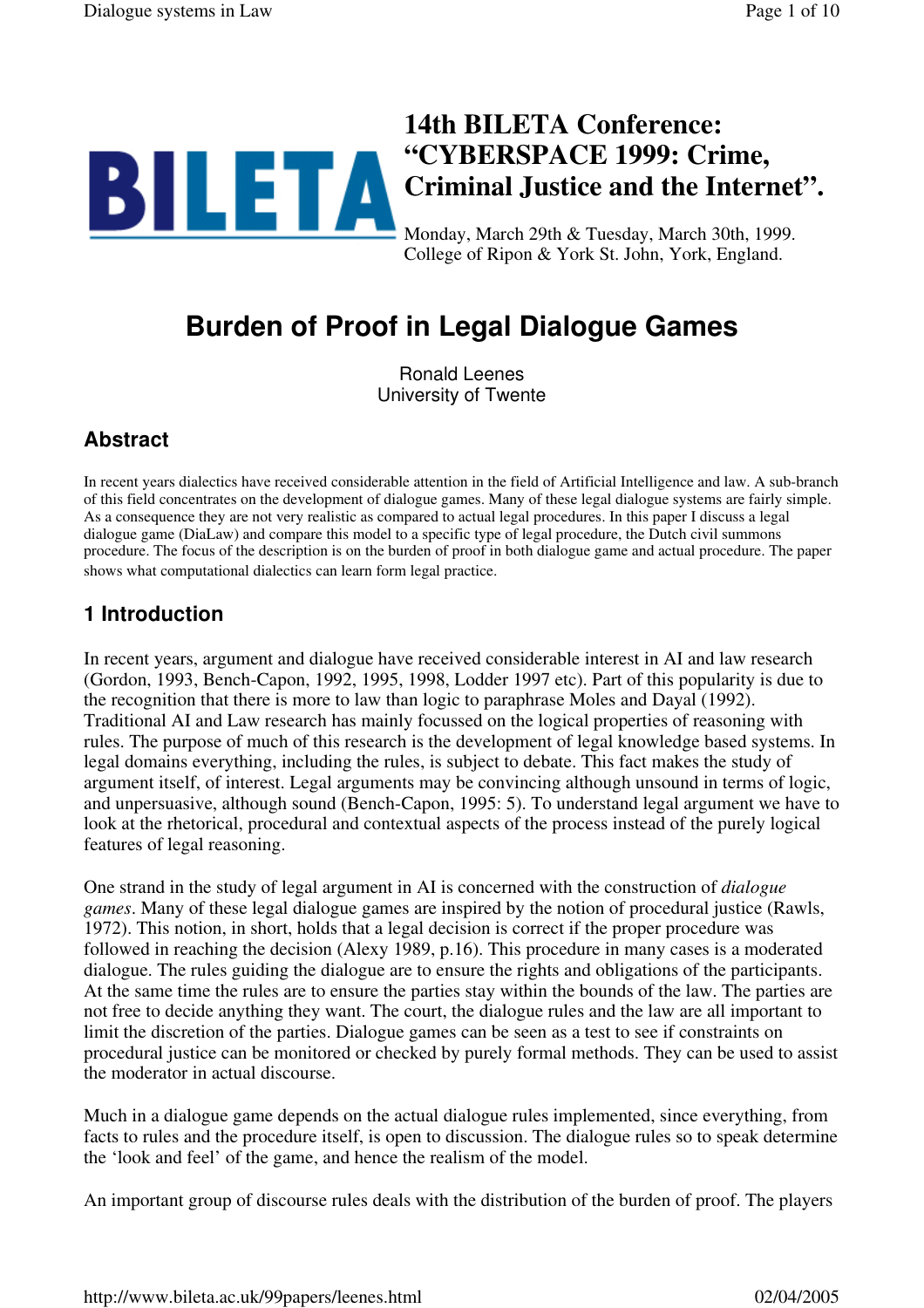in a dialogue game advance claims. They have to provide support for these claims if asked for by the opponent. Without such a rule, rational dialogue would not be possible. The opponent on the other hand can not keep asking the proponent to provide backing for his claim. This would result in an infinite regress. The rules pertaining to the burden of proof play an important role in regulating the process of justification of claims.

Every dialogue game incorporates rules regarding to the burden of proof for statements. Often, a simple rule is used: "Whoever advances a standpoint is obliged to defend it if asked to do so". Lodder (1998) for instance, uses this rule for the distribution of burden of proof in his DiaLaw. Alexy (1989, p. 192), uses a slightly more complex rule in his theory of rational discourse. He adds that no burden of proof exists if reasons which justify a refusal to provide a justification can be given. Both Alexy and Lodder claim their model to be universal and not tailored to a specific type of legal discourse.

This paper deals with the burden of proof from the perspective of the Dutch Civil Summons Procedure. I will show that burden of proof in a specific type of legal procedure differs from the simple model.

First, I briefly describe the nature of legal dialogue games. Next, I briefly describe the essentials of the dialogue rules in Lodder's DiaLaw. I will then describe the Dutch civic summons procedure, highlighting the distribution of proof. The final section offers a discussion of the findings and a conclusion.

### **2. Dialogue games**

A dialogue game is a game in the spirit of chess in which two or more players take turns in making argument moves. Argument moves consist of an illocutionary act, such as 'claim', applied to a propositional content, such as a sentence like 'You owe me ? 100'.

The moves change the state of the game. An important effect of a move is that it changes the commitments of the players. A player who claims (or accepts) a certain fact to be true, is committed to this fact. Commitment is withdrawn if a player withdraws a claim. The dialogue game is played on a "playing board". The playing board is the record of all moves made by the players. Following Hamblin (1970), an important part of this playing board is the commitment store. The commitment store is a technical device to keep record of the players' commitments. The commitment store also allows us to define the object of a dialogue game. A dialogue game starts with a claim (the thesis) by one of the players, the proponent. The object of the game for the proponent is to commit the other player, the opponent, to the thesis. The opponent wins if the proponent withdraws the thesis, or becomes committed to a claim that is incompatible with the thesis.

Closely connected to the concept of commitment is the concept of burden of proof. At the core of rational discussions lies the rule that a speaker who asserts a certain statement must be prepared to defend this statement with supporting arguments (e.g. 'the general justification rule' in Alexy 1989, p. 192). The burden of proof is important because the player who bears the burden has to allocate (valuable) resources in to provide the proof. He may also fail in his proof, thereby running the risk of loosing the dialogue. The players may therefore try to shift the burden of proof to the other party.

Dialogue games are governed by dialogue rules. They can be grouped according to their function in the dialogue game. Several abstract argument frameworks have been presented for this purpose (e.g. Brewka & Gordon, 1994; Prakken 1995). A useful distinction in the light of this paper is that of Walton & Krabbe (1995). They distinguish four types of rule. "*Locution rules* indicate the types of permissible moves. *Commitment rules* govern which propositions go in or out of commitment stores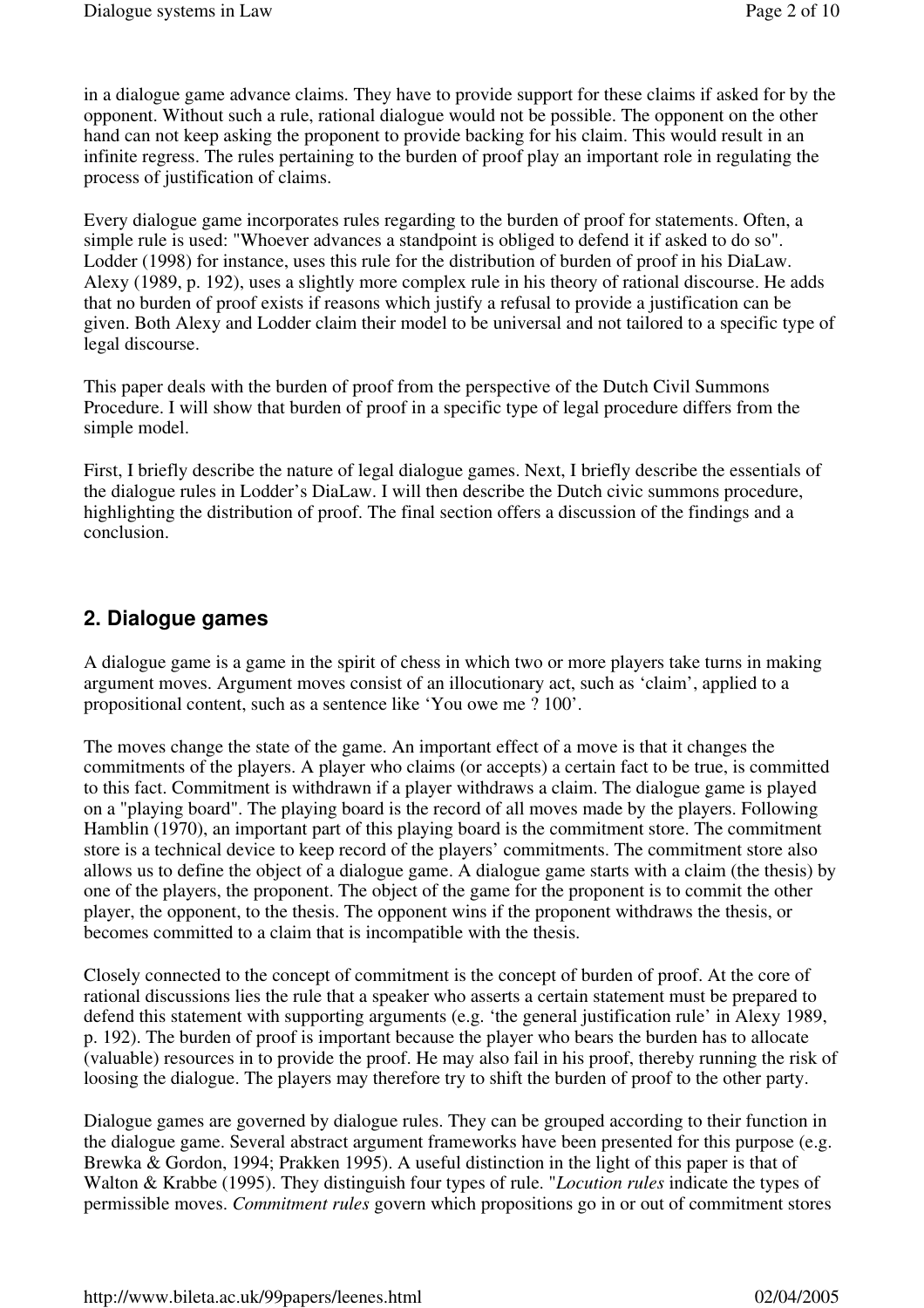in each type of move. *Structural rules* define turn taking and which types of move are permitted or required after each move. *Win-and-loss* rules define the participants' aims in the dialogue – what counts as "winning" or "losing" sequence of moves" (1995, p. 149).

In the next section I briefly discuss one of the recent legal dialogue games to show the capabilities and shortcomings of a dialogue game more clearly.

#### **2.1 DiaLaw**

Lodder's DiaLaw is a general legal dialogue game (Lodder, 1998). DiaLaw is a two-person dialogue game. There is no arbiter. The program monitors the moves made by the players and keeps track of the players' commitments. The underlying logic is Hage (and Verheij's) Reason Based Logic (1985).

DiaLaw distinguishes four types of moves: claim, accept, question, and withdraw.

*Claim* is used to forward statements held to be justified by the proponent. A player may only claim statements to which he is not already committed. He may also not claim a sentence if he is committed to the negation of the sentence. A player who claims a sentence is committed to this sentence.

With *accept*, a player explicitly accepts a sentence claimed by the other player, thereby committing himself to the sentence. One can only accept sentences brought forward by the other player.

*Question* expressed doubt about a sentence adduced by the other player, it is therefore a reaction to a move by the other player. When a claim becomes questioned, the one who brought forward the claim has to defend it. The burden of proof always rests on the player who claims a sentence. A player may ask for justification of a statement, even if he is already committed to this statement. This, in my view, opens the way to an infinite regress in which the opponent questions every defence brought forward by the claimant.

*Withdraw* allows the players to take back claims, thereby lifting the burden of proof for these sentences. It is the inverse of claim; once a claim is withdrawn, the corresponding commitment is also withdrawn.

A DiaLaw game starts with a thesis put forward by the proponent. The players then take turns in making one move at a time. Each move is a reaction to the previous move made by the other player. Which moves are allowed at any time depends on this previous move and the structural rules of the game. The game ends if both players are committed to the thesis, or the proponent withdraws it. A dialogue in DiaLaw is not guaranteed to end. If the players fail to reach agreement, the game does not terminate. There is no arbiter to lift deadlocks.

There are two ways in which players become committed to statements: voluntary and forced. Voluntary commitment originates from the moves claim and accept. A player can also be forced to accept a statement if this statement follows from commitments the player already has. Forced commitment is comparable to derivation in monological models. The reader is referred to Lodder (1998) for a detailed account about forced commitments in DiaLaw.

A dialog in natural language shows DiaLaw in action (taken from Lodder 1998).

| move  | Bert               | Ernie |
|-------|--------------------|-------|
| claim | O.J. is a murderer |       |
|       |                    |       |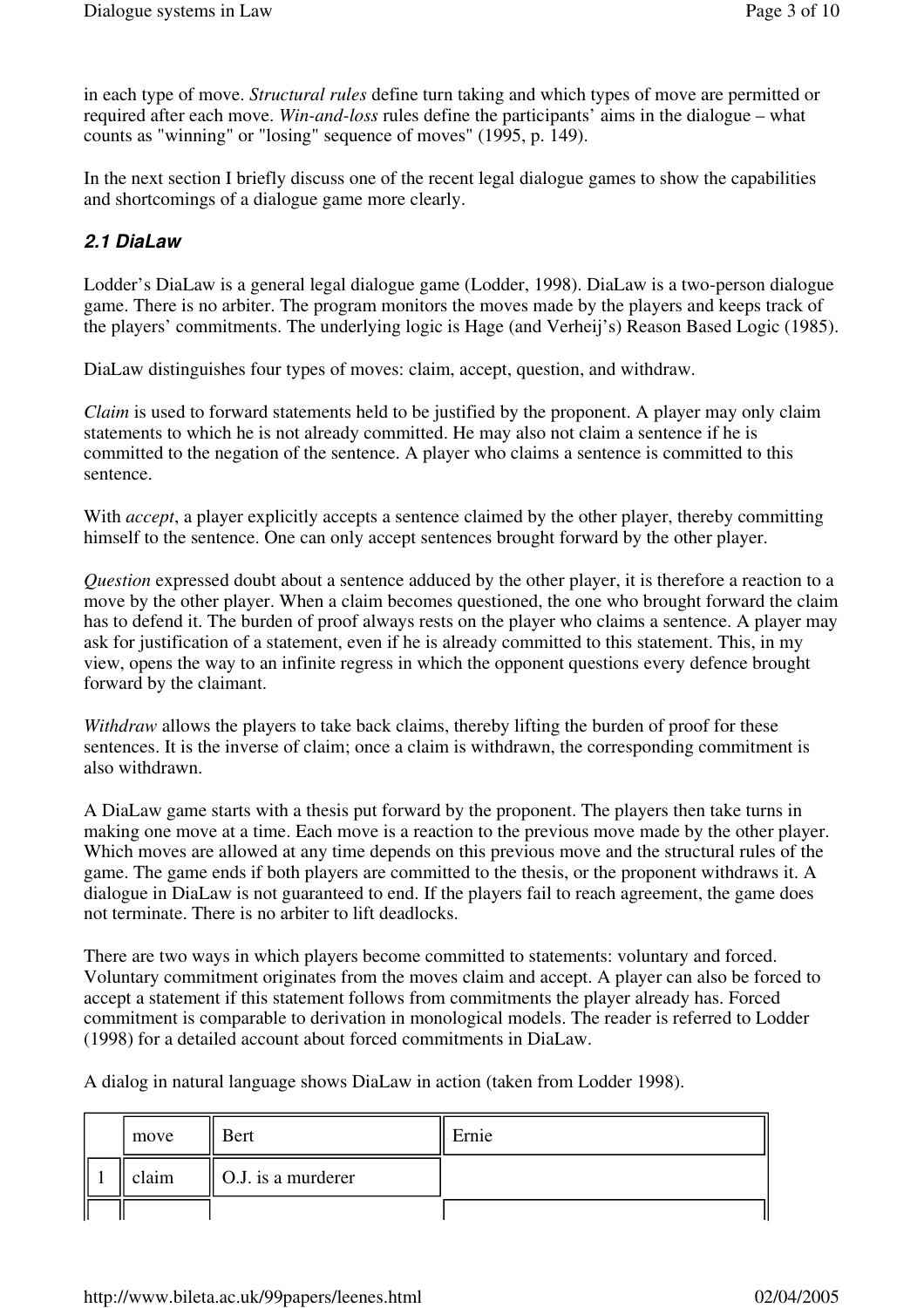| $\parallel 2$  | question |                              | Is he?                    |
|----------------|----------|------------------------------|---------------------------|
| 3              | claim    | yes, he shot his former wife |                           |
| $\overline{4}$ | accept   |                              | I think you're right Bert |
|                |          | Bert wins                    |                           |

In move 1 Bert advances a claim that O.J. is a murderer. As a result of this claim he is committed to this fact. He bears the burden of defending this claim if the opponent asks for it, which Ernie does in move 2. As a support for the claim, Bert claims O.J. shot his former wife, which would by virtue of an unstated rule (he who shoots a person is a murderer), make him a murderer. Ernie seems aware of the truth of this statement and accepts it as true in move 4. As a result Ernie is committed to the thesis.

Dialogues in DiaLaw can be much more complex than shown here. They can deal with defeasible rules, reasons and weighing of reasons, illegal moves etc. In this paper, I restrict myself to the burden of proof in DiaLaw. The distribution of the burden of proof in DiaLaw is simple. The player who claims a sentence bears the burden of proof for this sentence if asked for by means of the move 'question'. In the case of a request for justification of a sentence, the dialogue drops into a subdialogue, which either ends in an acceptance of the claim, a withdrawal or a tie.

This dialogue model, and its model of distribution of proof, is, in my view, too simple to account for the intricacies in real legal procedures. In the next section I will describe a real legal procedure to show that much has to be added to DiaLaw to make it a more realistic.

# **3 Dutch civil pleadings**

Leenes (1998) gives a detailed analysis of the Dutch Civil Summons Procedure (CSP in short) from the perspective of the development of a legal dialogue game. These proceedings seemed suitable to be modelled in a dialogue game. The CSP is an example of a legal dialogue between two parties. The court in these proceedings is relatively passive. It guards the procedure and is not involved in factfinding, as is the case in for instance criminal proceedings. An important task of the court in the summons procedure is maintaining the rights and obligations of the parties in the dispute. Guarding the procedure is a task that can be done by a computer program as Gordon shows in the Pleadings Game. Another reason to study this particular type of procedure is that it can be said to be purely procedural (in Rawls' sense 1972; Hage et al. 1984; Leenes 1998). The court's decision in an actual case can not be determined without following the proper procedure. Not the fact that a case *can* be won by certain arguments in principle decides the case, but only *actually adduced* arguments can. Legal decisions therefore are not logical proofs derived from legal axioms and facts of the case, but rather conclusions supported by arguments brought forward in a mediated dialogue. The arguments are based on interpretations of both the law and the facts of the case. The legal dialogue can be seen as the playground in which the parties, under supervision of the court, place boundary marks by means of their dialogue game. The court's decision must within the marks placed by the parties in the dispute.

Before going into details about (the burden of) proof, I describe the CSP at a macro-level.

### **3.1 A bird's eye view of the procedure**

The Dutch CSP resembles the English High Court procedure. It commences with the plaintiff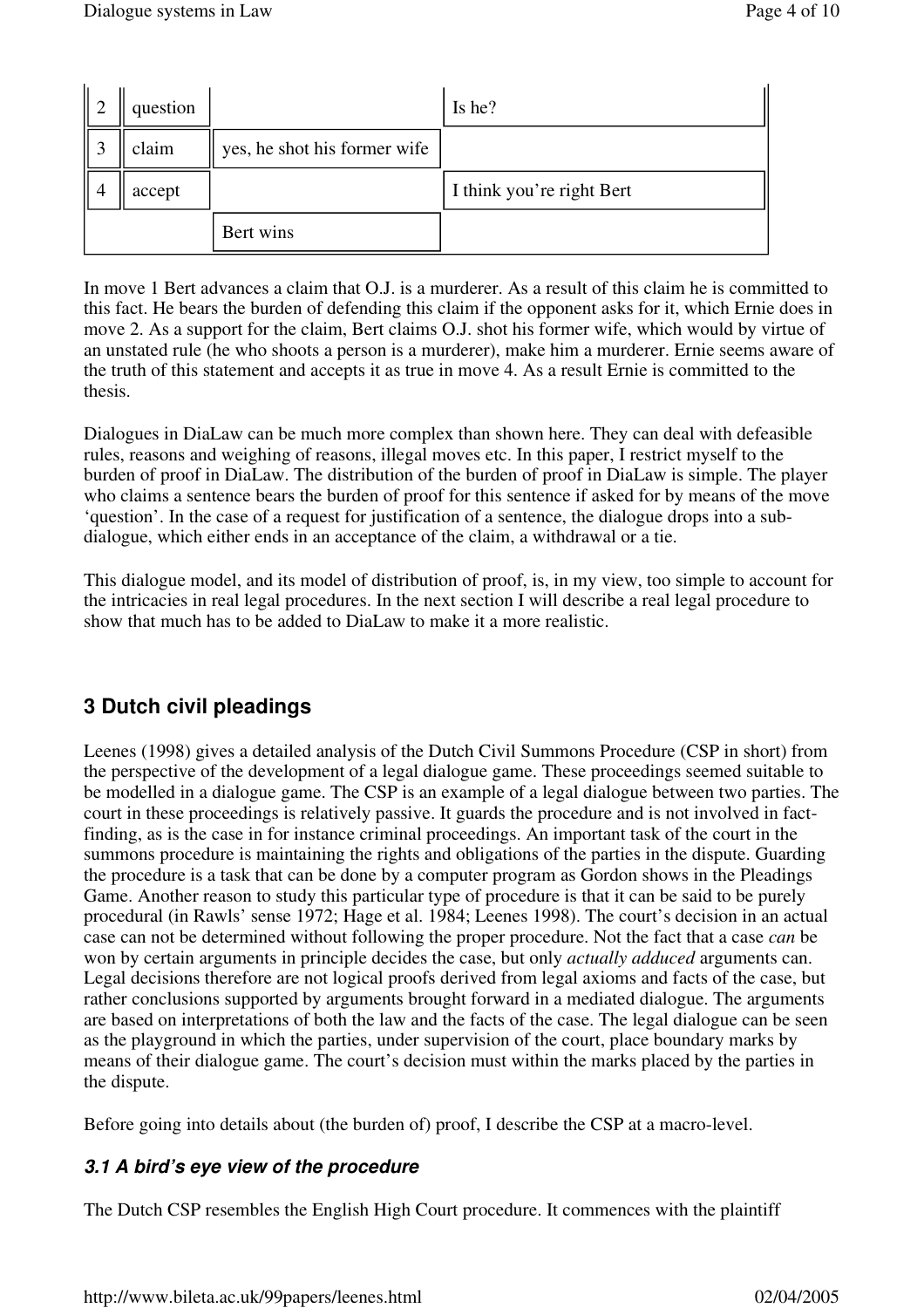servicing a writ (Dutch: dagvaarding). The writ is a formal document and needs, apart from the obligatory administrative data, only to state the claim. If the defendant returns an acknowledgement of service, the pleadings begin. The pleadings are a formal exchange of documents. The first of these documents is the Statement of Claim (Dutch: conclusie van eis). Dutch law (Code of Civil Procedure, Dutch: Wetboek van Burgerlijke Rechtvordering) requires the *statement of claim* to provide the grounds for the claim. If the claim is not sufficiently supported by argument, the court will rule out the claim on these grounds. The defendant answers the statement of claim with a Defence (Dutch: conclusie van antwoord). The defence has to provide an argument rebutting the plaintiff's claim. After the defence, the court will see if the case is fit for a hearing (Dutch: comparitie na antwoord). In this procedure, the court will try to get a clear picture of the case and will try to reach a settlement between the parties in the dispute. If the dispute does not end in a settlement during the hearings, the plaintiff may provide further support for his claim and react to the defendant's moves in the Defence by means of a Reply (Dutch: conclusie van repliek). The defendant may in turn, respond with a Rejoinder. The defendant does not need consent of the court (which he would need in the English High Crown procedure). After the Rejoinder the parties may exchange subsequent pleadings with the courts consent.

After pleadings, the parties may bring the case to trial. In most cases, no oral pleadings will be held. Whether or not oral hearings are held, all documents exchanged, including proof if produced so far, will be handed to the court (court's file). The court will decide the case on the basis of the court's file.

Figure 1 shows the procedure in more detail. The article number (e.g. Rv 140) refer to article numbers in the Dutch code of civil procedure (Wetboek van Burgerlijke Rechtsvordering). The figure shows the procedure on the level of turn taking. The dialogue consists of the parties exchanging documents on a limited number of occasions. It is by no means a 'real' dialogue like a cross-examination.

A dialogue model tailored for the Civil Summons Procedure needs rules to represent the procedure on this macro level (Structural rules in terms of Walton & Krabbe, 1995, p. 149). Also needed are locution, commitment and win-and-loss rules. I will now focus on the locution and commitment rules in the Dutch Civil Summons Procedure.

| Figure 1. The Dutch civil summons<br>procedure                                                                                                                                                                                                                                                                                                                                         |
|----------------------------------------------------------------------------------------------------------------------------------------------------------------------------------------------------------------------------------------------------------------------------------------------------------------------------------------------------------------------------------------|
| 3.2 Burden of Proof                                                                                                                                                                                                                                                                                                                                                                    |
| In civil summons the plaintiff wants the<br>court to entitle him to legal relief, such<br>as monetary compensation for damages.<br>This requires the plaintiff to state (claim)<br>the desired legal consequences in the<br>statement of claim. In the Dutch<br>procedure merely stating the claim does<br>not suffice. The claim has to be<br>grounded in facts. The plaintiff has to |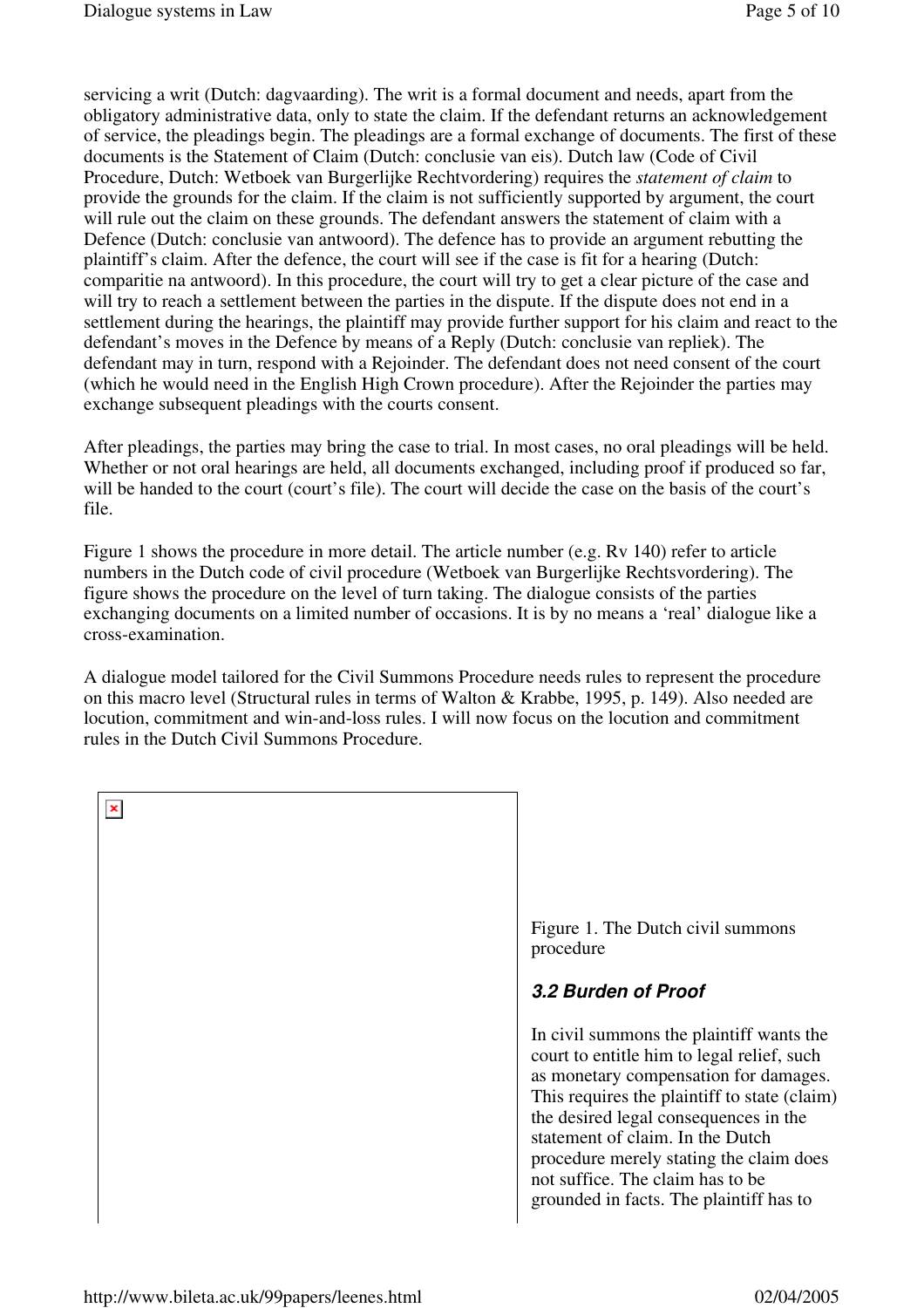present an argument in favour of the

claim. The well-established Toulmin (1958) schema can be used to illustrate what this means in practice.



Figure 2. Toulmin's argument schema

The claim in this schema is the conclusion of an argument. The data are the grounds that support

the claim. These may, for instance, be facts of a case. The link between data and claim is a rule-like construction, the warrant, which warrants the conclusion. The warrant need not be a legal rule, also new rules, or new interpretations of existing rules, may do. Warrants have different authority. The backing represents the authority of the warrant. A backing of a rule may be a statutory provision or another legal source.

In the Dutch procedure, the plaintiff has to state the legal conclusion he wants the court to draw, as well as the necessary data to support this claim. He is not obliged to provide for a warrant, let alone a backing for this warrant. Legal issues are the domain of the court. The court is supposed to know the law and apply legal rules whenever necessary. Since the *interpretation* of legal rules is not fixed, the parties may discuss the interpretation of the law with respect to the case at hand. Although the court is in no way bound by these arguments produced by the parties, they nevertheless play a role. This amounts to influence of the parties on matters of law.

The fact that the plaintiff has to provide an argument supporting the claim from the outset, marks a departure from the simple rule for the burden of proof as seen in for instance DiaLaw A player is not only obliged to defend a claim when requested. The same applies for the defendant; he has to present an argument against the plaintiff's claim in his Defence. The formal requirement for an argument supporting/attacking a claim does not deal with the level of support in this argument. Since the opponent may question every fact or rule presented and proof (justification) may fail, the parties are wise not to be too generous with support of their claims. This is of course an aspect of trial tactics.

Substantive rules as a source of burden of proof

The simple rule for the allocation of the burden of proof ('the one who makes a claim bears the burden of proof' (or argument at least)) is more complicated in the Dutch civil procedure (article 177 of the Dutch Code of Civil Procedure). Loosely translated this rule states:

> A party, who wants to invoke the legal consequences of the facts or rights adduced by her, bears the burden of proof for these facts or rights, unless any special provision or reasonableness calls for a different burden of proof.

Instead of only looking at which party adduces a certain fact, the burden of proof depends on the content of legal rules. In principle the substantive legal rules determine which side bears the burden of proof. Many legal rules have a substantive aspect, the right and obligations they establish, as well as a procedural aspect, which party bears the burden of proof. As an example consider article 6:162 of the Dutch Civil Code (BW) (tort):

> Article 162 BW 1. A person who commits an unlawful act towards another, which can be imputed to him, must repair the damage, which the other person suffers as a consequence thereof.

2. Except where there is a ground of justification, the following acts are deemed to be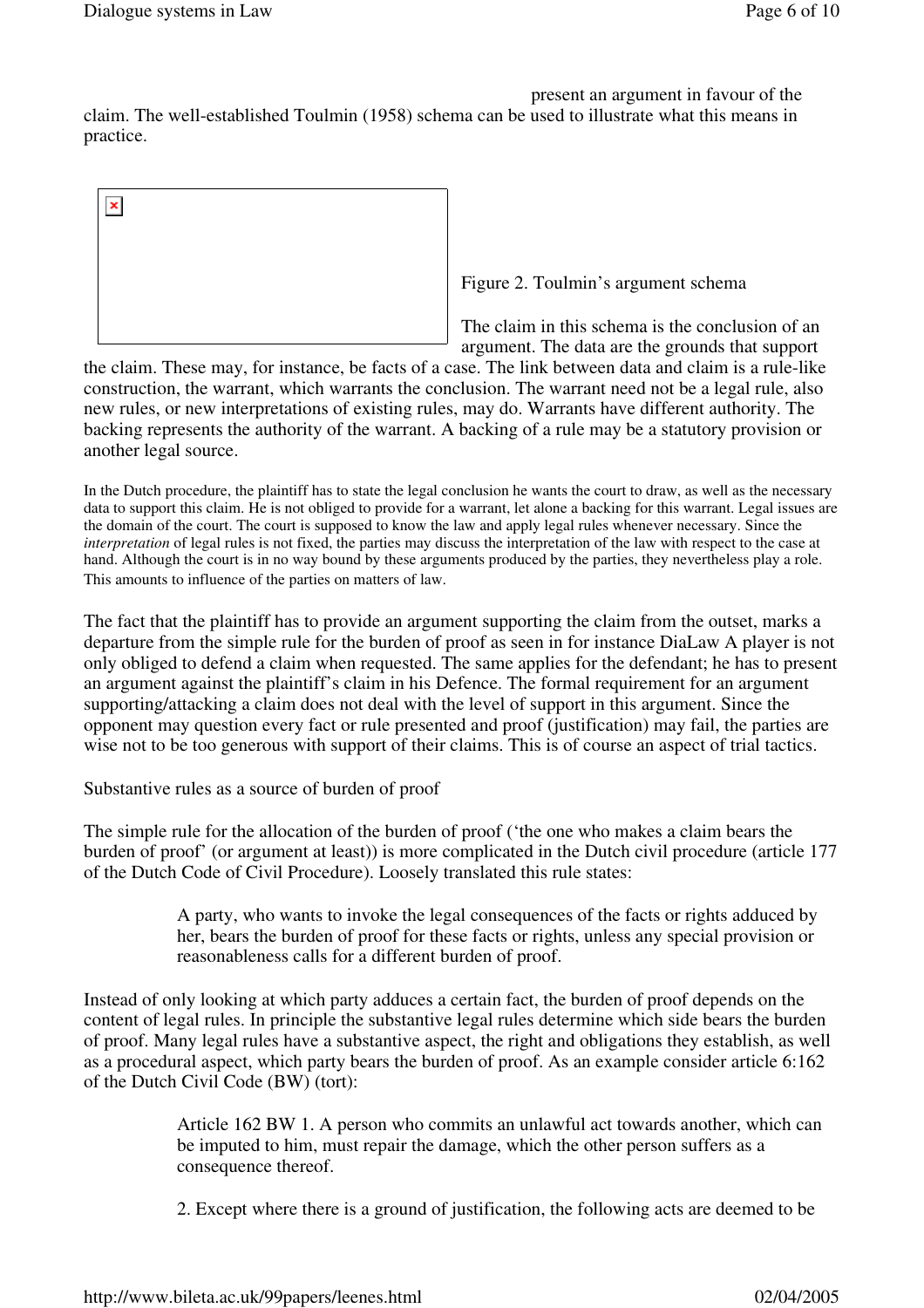unlawful: the violation of a right, an act or omission violating a statutory duty or a rule of unwritten law pertaining to proper social conduct.

3. An unlawful act can be imputed to its author if it results from his fault or from a cause for which he is answerable according to law or common opinion.

Article 6:162 BW both states under which circumstances a plaintiff may claim compensation for damages caused by the defendant: the defendant must have committed an unlawful act, the act must be imputable on him, the plaintiff must suffer damages and the damages must have been caused by the act. The plaintiff has to argue that these conditions are met and how, because he is the one who wants to invoke the legal consequences of article 6:162 BW. The defendant bears the burden of proof to show that an exception as stated in 6:162.2 BW applies, because he wants to invoke the exception.

Article 177 of the Code of Civil Procedure mentions two exceptions to the default allocation of burden of proof: special provisions and reasonableness. An example of a shift in burden of proof from plaintiff to defendant based on a special provision occurs in-group action tort cases. Suppose a group of people is shooting at tin cans in front of a hedge. The plaintiff passes behind the hedge and is wounded by a shot of one of the gunmen. Unfortunately it is unknown who fired the fatal shot. Any one of the gunmen may have fired the fatal shot. Article 6:162 BW would require the plaintiff to prove which of the shooters fired the fatal shot. This burden of proof is quite heavy. Article 6:99 BW sees to a shift of the burden of proof to the defendants. The plaintiff only has to proof the wound is caused by a shot fired by 'the group'. The group as a whole is responsible for the damages. Each of the gunmen may try to lift his part by proving that he did not fire the fatal shot.

The purpose of this shift in burden of proof is clear. In some cases the default burden of proof leads to an unbearable burden for one of the parties, while a shift in burden of proof would be fairer. The same applies to reasonableness as a reason to shift the default burden of proof.

The default distribution of the burden of proof rests on the substantial legal rules. For this reason, the wording of the statutory provisions in the Dutch Civil code contain clear (at least sometimes) indications about the concrete burden of proof. Presumptions play an important role in this respect. As shown in figure 2, proof of a fact (claim) can be delivered by showing that certain grounds are present and that a warrant linking grounds and conclusion is present. The presence of the grounds (and the warrant) leads to the *presumption* that the conclusion is warranted or true. In the Dutch Civil Code these presumptions can be defeasible or indefeasible. In the case of an indefeasible presumption the presence of some fact is taken to mean the presence of another fact. No proof to the contrary is allowed. Defeasible presumptions can be defeated by proof to the contrary. The wording of statutory provisions hints at whether a presumption is defeasible ('presumptive evidence', Dutch: wordt vermoed) or indefeasible ('deemed', Dutch: wordt geacht).

From the perspective of legal dialogue games, the fact that substantive rules hint at the burden of proof is interesting. A catalogue of the default burden of proof for the statutory provisions in the Dutch Civil Code could be used by the dialogue game to monitor and distribute the burden of proof in the dialogue game. While it is difficult for the machine to evaluate whether a player has given sufficient support for a certain claim, it is possible to evaluate if a player is obliged to justify a claim at all, and within restrictions if support is provided.

#### No burden of proof…

Not all claims have to be justified. Many dialogue games feature a type of move that allows a player to agree (or accept) a claim made by the other party. When a party accepts a claim adduced by the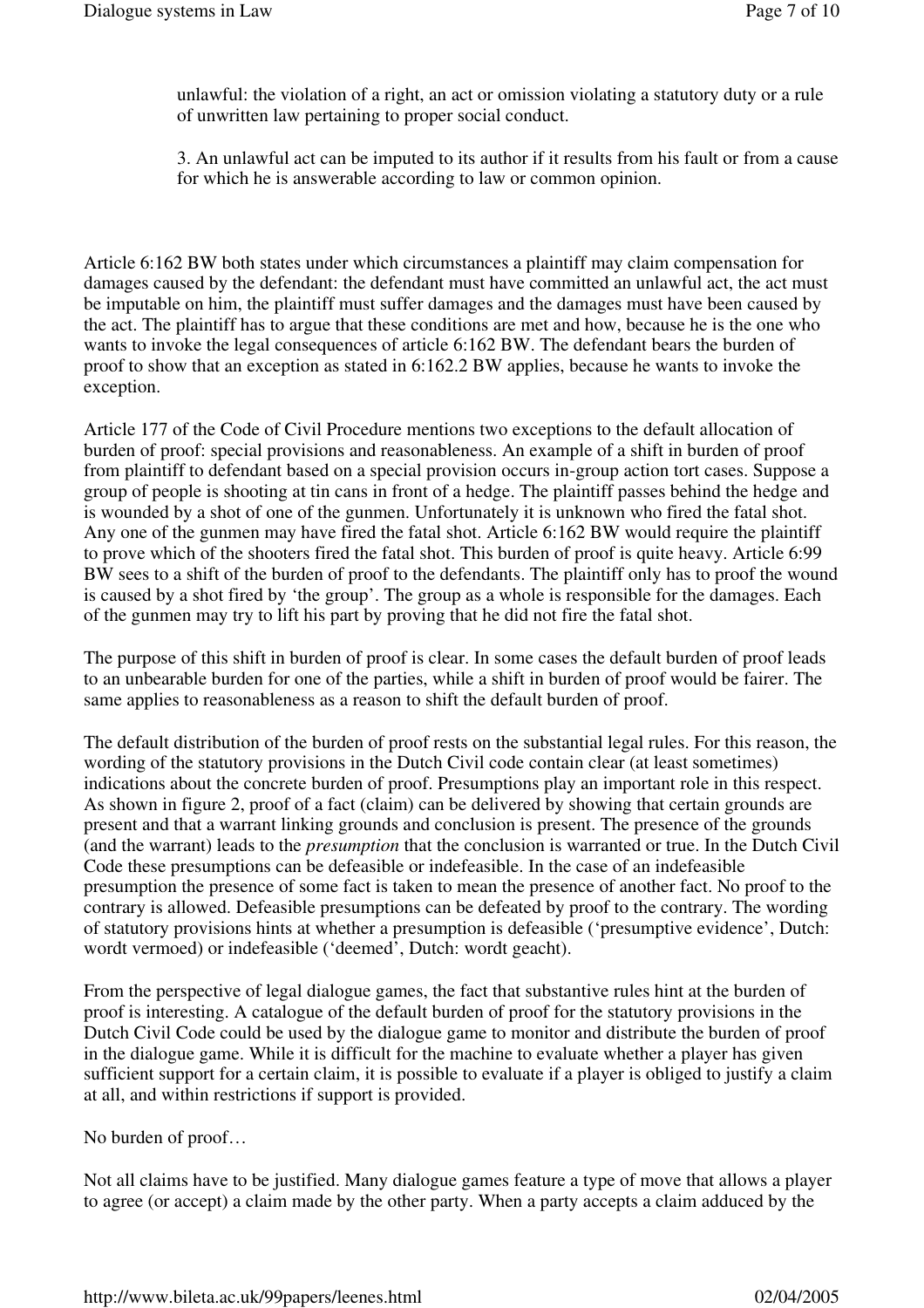other party, he becomes committed to this claim. Claims to which both parties are committed need not be proven or justified. What's even more, the court is also committed to the fact, even if this fact is known to be false by the court. This is a result of the principles of the civil procedure (principle of party autonomy).

A second type of facts that needs no justification is the well-known facts. Well known facts, such as "trains can move fast" are true by default. The party who wants to deny a well-known fact bears the burden of proof or burden of justification to show the fact to be false. A complication is that court decides if a fact is a well-known fact. The Dutch Supreme Court held the fact that Yew-trees (in England also known by the quite appropriate name 'HorseDeath') can kill horses to be a well-known fact amongst gardeners. The plaintiff disagreed.

A third type of facts that need no defence or justification, are the facts pertaining to the procedure itself. Whether a party filed a Defence is a question the Court can answer without resort to proof by the parties.

Finally there is a closure rule in the civil procedure: Uncontested facts are considered to be true. Both parties, and the court, are committed to these uncontested facts. In actual cases the parties try to dodge this closing rule by stating they deny all facts proclaimed by the opponent in every document. This move clearly misses its objective. Some dialogue games feature a closure rule for commitments like the one outlined here (e.g. MacKenzie's dialogue game, 1979). The commitments as a result of this closure rule are temporarily. The players can always contest facts in a later stage in the dialogue. For a dialogue game, the closure rule presents problems, such as: when do the commitments for uncontested facts come into play, is a party who became committed by not denying a fact, allowed to attack the fact in an appeal procedure?

A final feature concerning proof and burden of proof I want to discuss is the request to court to be allowed to proof certain facts. Parties may ask the court to be given the opportunity to proof certain facts (article 192.1 Rv). The court may not refuse the party this opportunity. This request to court has consequences for the commitment stores of the players and the court, although it is not entirely sure which.

This concludes my brief description of the CSP and burden of proof. It is far from complete. I hope it shows that an analysis of legal discourse from a legal perspective may show interesting topics for dialogue games to try to deal with.

# **4 Discussion**

General models like DiaLaw do insufficient justice to the characteristics of actual legal procedures. In the previous section I've discussed a small sample of aspects pertaining to the burden of proof. In this section I will compare some of DiaLaw's features with those found in the CSP described above.

DiaLaw consists of four types of moves. Although DiaLaw's types of moves encompass the basic types of moves for a dialogue game, the actual procedure gives rise to a finer distinction. Each type of move can be divided into subtypes. In the CSP for instance, a party can explicitly accept a claim by the other party (Dutch: gerechtelijke erkentenis, article 181 Rv). Such an explicit acceptance can not be withdrawn, unless the acceptance was the result of misleading information. There are also less serious forms of acceptance, for instance acceptance as a result of the closure rule (uncontested facts are taken to be true). This type of implicit acceptance only leads to temporary commitment. The player committed by implicit acceptance can challenge the fact he is committed to at any time in the procedure.

Also with regard to the 'claim' move a further distinction has to be made. Not every fact adduced by the parties is to be treated in the same way. Some claims cause stronger commitments than others.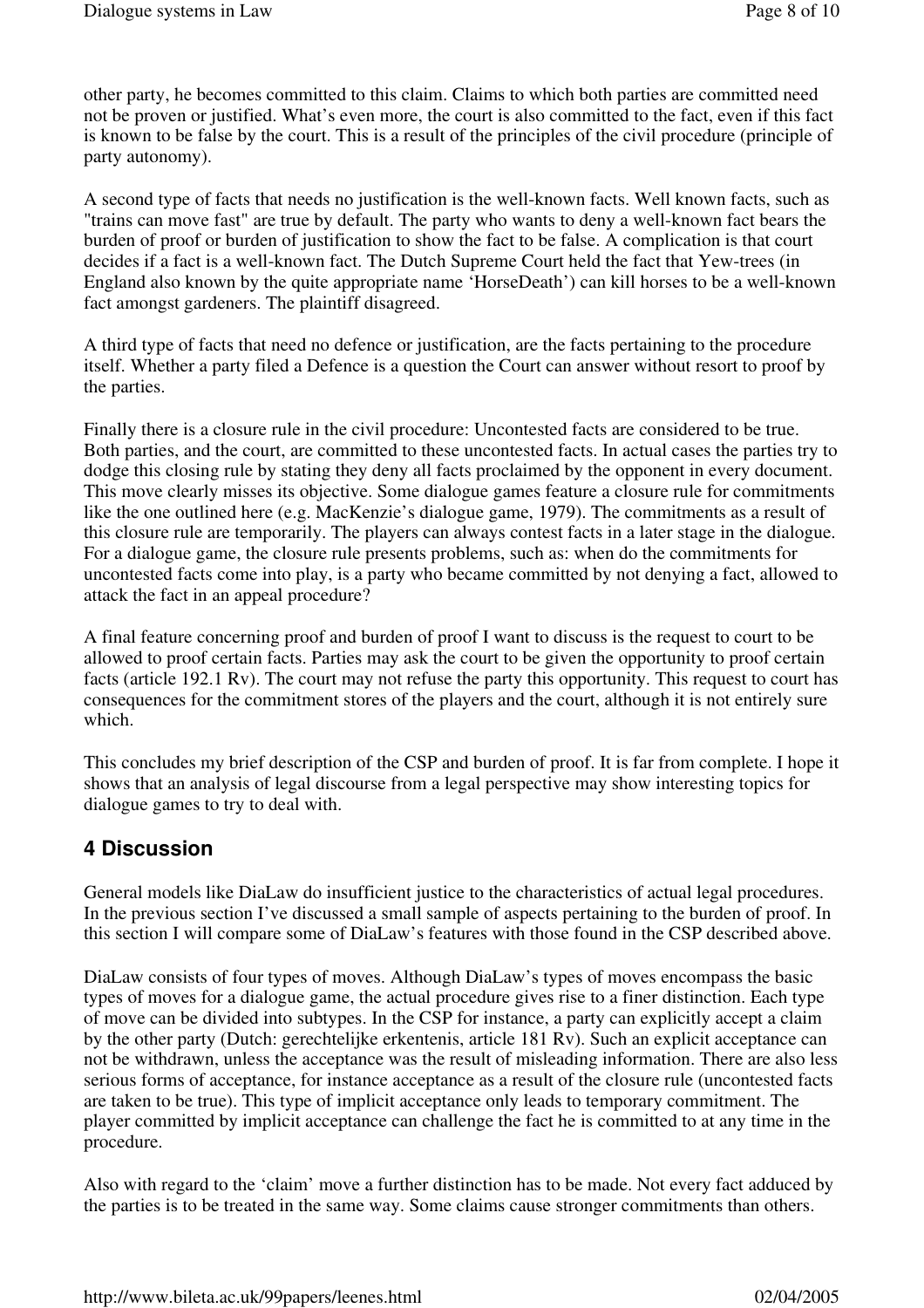Walton and Krabbe (1995) distinguish between dark-side and light-side commitments that may prove useful in this context. Dark-side commitments are more fundamental, but also more hidden, than light-side commitments. The light-side commitments are known to both players. Dark-side and light-side commitments are related to different types of claims, for instance assertions versus mere concessions.

In DiaLaw the burden of proof may be lifted by moves of the opponent. In the following case the burden of proof initially rests on Bert. Ernie's move shifts the burden of proof from Bert to Ernie.

#### Bert: O.J. is a murderer

Ernie: O.J. is not a murderer.

In the Dutch civil summons procedure this would not happen. The Dutch supreme court ruled that article 177 Rv does not imply that a defendant has to provide proof for the facts adduced to question the facts proposed by the proponent (HR 23 Oct 1992, NJ 1992, 813). This gives rise to make a distinction between different types of 'question' moves. It makes sense to distinguish between:

- Requesting clarification. this does not impose a burden of proof on the other player
- Asking whether a player is serious about a fact (and hence is prepared to justify or defend the fact)
- Denying a fact. This is a counter attack, which may cause the burden of proof to shift.
- Confronting the other player with an inconsistency in his argument and hence a request to resolve this inconsistency.

This discussion merely shows that much work has to be done in order to design realistic dialogue games.

Legal dialogue games offer a promising way to study legal argument. In legal discourse, at least in principle, everything can be disputed. This does not mean that the outcome of the dialogue is completely at the disposal of the parties in the dispute. Both the law and the judge play an important role in limiting the discretion of the parties in the dispute. The role of the law in the summons procedure as described in this paper, is twofold: it plays a substantial role and a procedural role. In my view the challenge for researchers in the field of legal computational dialectics is to devise models that take as much from the procedural aspects of law into account to construct models that make realistic debates about the substantial aspect of legal rules possible.

Steps towards better dialogue games include constructing a typology of locutions needed in legal dialogue games. Work done by Gordon (1993), Lodder (1998), Walton and Krabbe (1995) and myself can be combined for this purpose. Another useful enterprise is the construction of an encyclopaedia with default the division of the burden of proof in a particular domain, like Dutch civil law. This component can be used by the moderator to monitor the game. A final domain on which much work has to be done is the rule-set for the dialogue game. Everything, at least in principle, is open to discussion in legal discourse. This also amounts to the rules of the procedure. The rules of the dialogue game have to allow discussion about these very rules.

### **References**

Alexy, R., Theorie der juristischen Argumentation, Suhrkamp Verlag, Frankfurt am Main, 1978. also as: Alexy, R., A Theory of Legal Argumentation; The Theory of Rational Legal Discourse as Theory of Legal Justification, Oxford: Clarendon Press, 1989.

Bench-Capon, T.J.M., Argument in Artificial Intelligence and Law, in: J.C. Hage, T.J.M. Bench-Capon, M.J. Cohen, H.J. van den Herik (eds.), Legal knowledge based systems